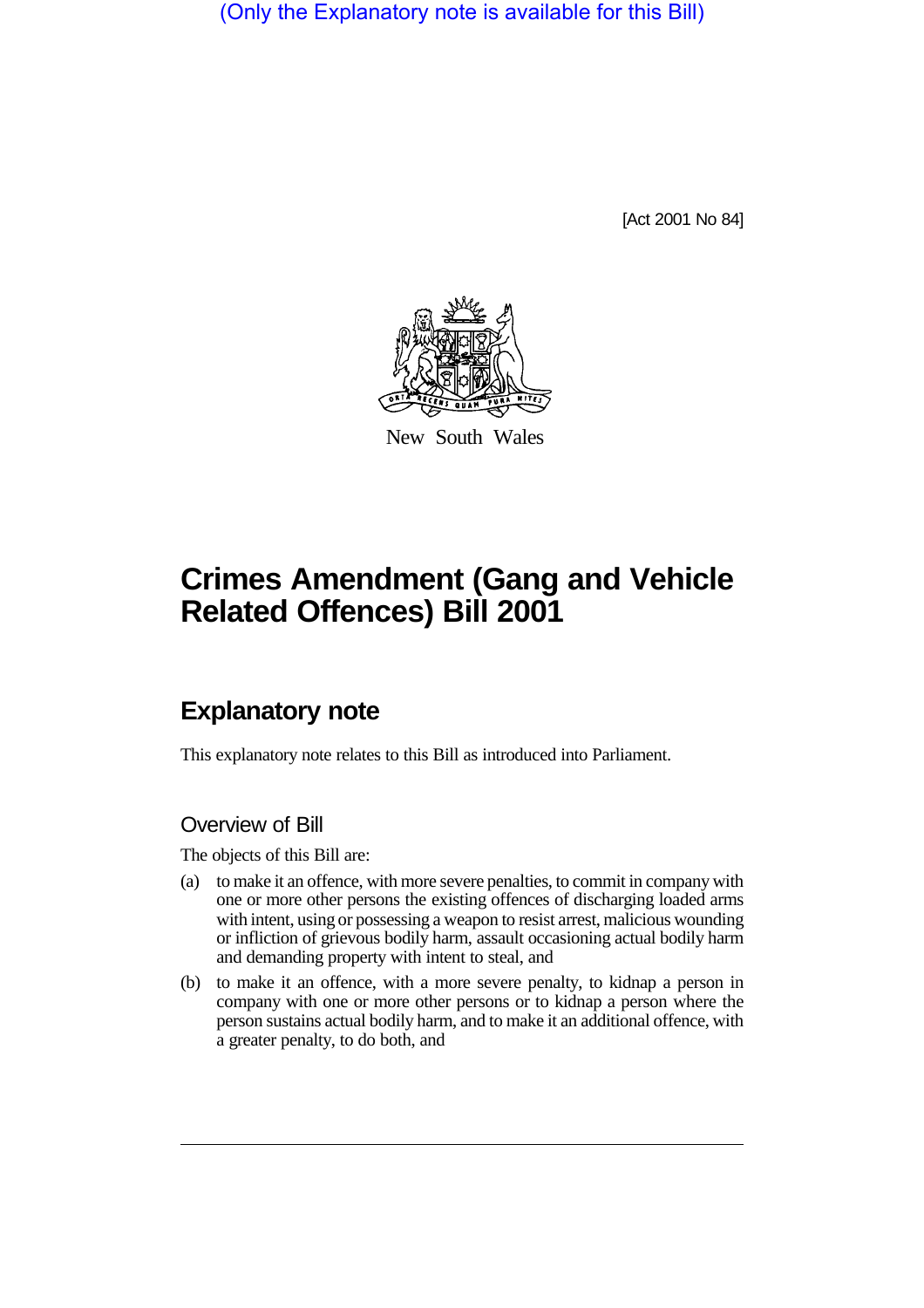Explanatory note

- (c) to increase penalties for the offences of stealing motor vehicles without motors, stealing motors and stealing identification plates for motor vehicles, of receiving stolen motor vehicles or motor vehicle parts and of being in possession of motor vehicles or motor vehicle parts that might reasonably be suspected of having been stolen or otherwise unlawfully obtained, and
- (d) to create a specific offence of car-jacking, and
- (e) to make it an offence to threaten or intimidate any person to influence the person to withhold material information from police about an indictable offence, and
- (f) to make it an offence to recruit a child to engage in criminal activity, and
- (g) to enable the new offences to be dealt with summarily in certain circumstances.

#### Outline of provisions

**Clause 1** sets out the name (also called the short title) of the proposed Act.

**Clause 2** provides for the commencement of the proposed Act on a day or days to be appointed by proclamation.

**Clause 3** is a formal provision giving effect to the amendments to the *Crimes Act 1900* set out in Schedule 1.

**Clause 4** is a formal provision giving effect to the amendments to the *Bail Act 1978*, the *Child Protection (Offenders Registration) Act 2000* and the *Criminal Procedure Act 1986* set out in Schedule 2.

## **Schedule 1 Amendment of Crimes Act 1900**

#### **Offences in company**

Currently, the *Crimes Act 1900* provides for separate offences, and higher penalties, where particular offences are committed in company with one or more persons (for example, robbery).

**Schedule 1 [1]**–**[4]** and **[7]** create separate offences with higher penalties if the following offences are committed in company with one or more persons:

(a) discharging loaded arms with intent to cause grievous bodily harm or to resist or prevent lawful apprehension or detention (the maximum penalty rises from 14 years imprisonment to 20 years if committed in company),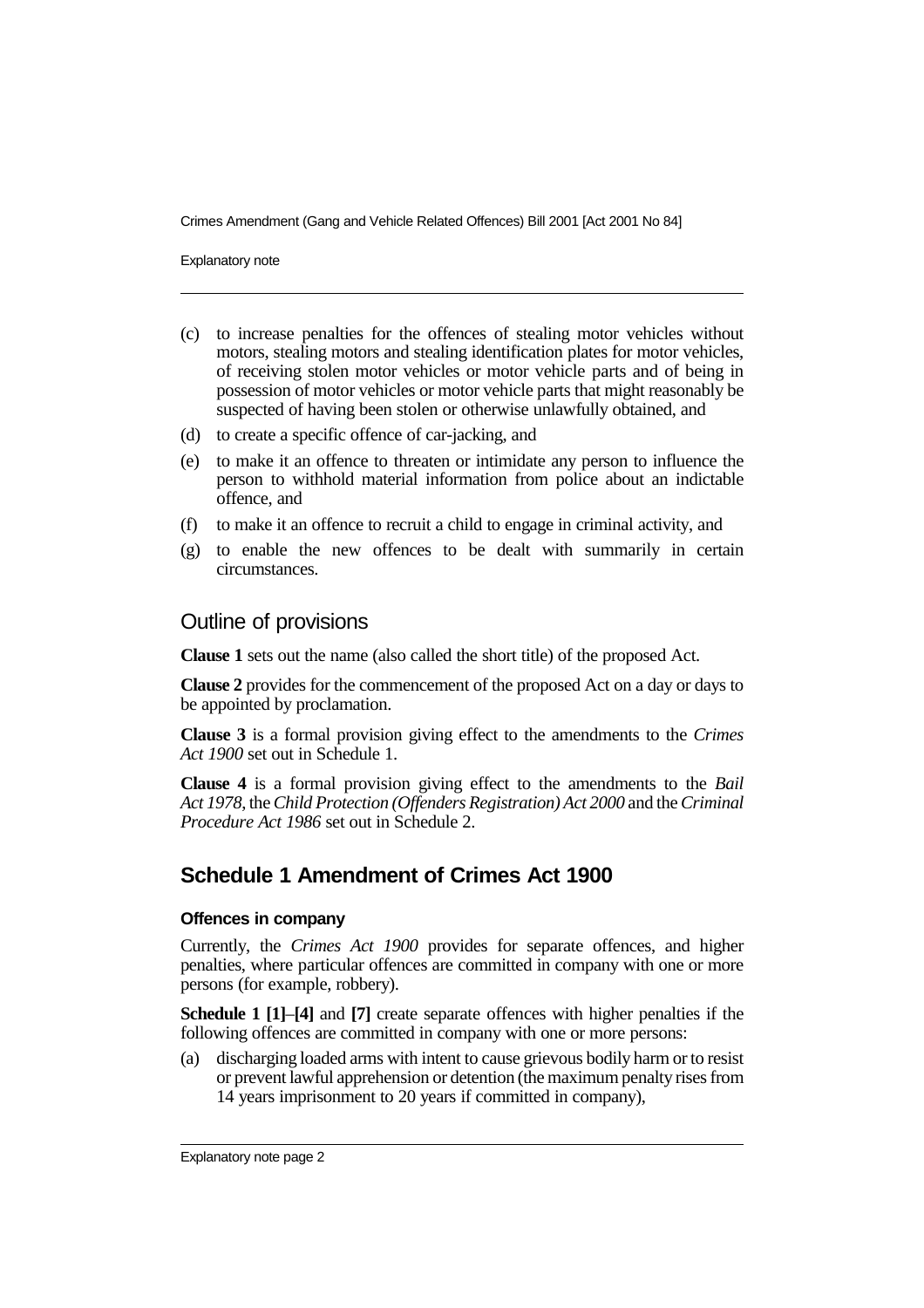Explanatory note

- (b) using, attempting or threatening to use or possessing an offensive weapon or instrument, or threatening injury to person or property, with intent to commit an indictable offence or to prevent or hinder a police officer from investigating an act or circumstance calling for investigation (the maximum penalty rises from 12 years imprisonment to 15 years if committed in company),
- (c) maliciously wounding or inflicting grievous bodily harm on any person (the maximum penalty rises from 7 years imprisonment to 10 years if committed in company),
- (d) assault occasioning actual bodily harm (the maximum penalty rises from 5 years imprisonment to 7 years if committed in company),
- (e) demanding property with menaces or force (the maximum penalty rises from 10 years imprisonment to 14 years if committed in company).

#### **Kidnapping**

**Schedule 1 [5]** inserts a new kidnapping offence which retains the elements of the existing offence while updating its language and concepts and creates separate offences with higher penalties in the following circumstances:

- (a) the offence is committed in company or actual bodily harm is sustained by the alleged victim (maximum penalty rises from 14 years imprisonment to 20 years),
- (b) the offence is committed in company and actual bodily harm is sustained by the alleged victim (maximum penalty rises to 25 years imprisonment).

**Schedule 1 [6]**, **[14]** and **[16]** make consequential amendments.

#### **Motor vehicle theft and other offences**

**Schedule 1 [9]** has the effect of making it an offence, with a penalty of 10 years imprisonment, to steal a motor vehicle that does not have a motor or a motor intended for use in a motor vehicle or any part of such a motor vehicle containing, or consisting of, an identification plate. Such thefts can be carried out for the purposes of reassembling stolen motor vehicles and stolen parts from different vehicles to be sold as "rebirthed vehicles". The amendment treats motor vehicles without motors, and motors and identification plates, in the same way as motor vehicles for the purposes of the car stealing offence contained in section 154AA of the Principal Act. Currently, the theft of goods other than a motor car is subject to a lesser penalty. **Schedule 1 [8]** makes a consequential amendment.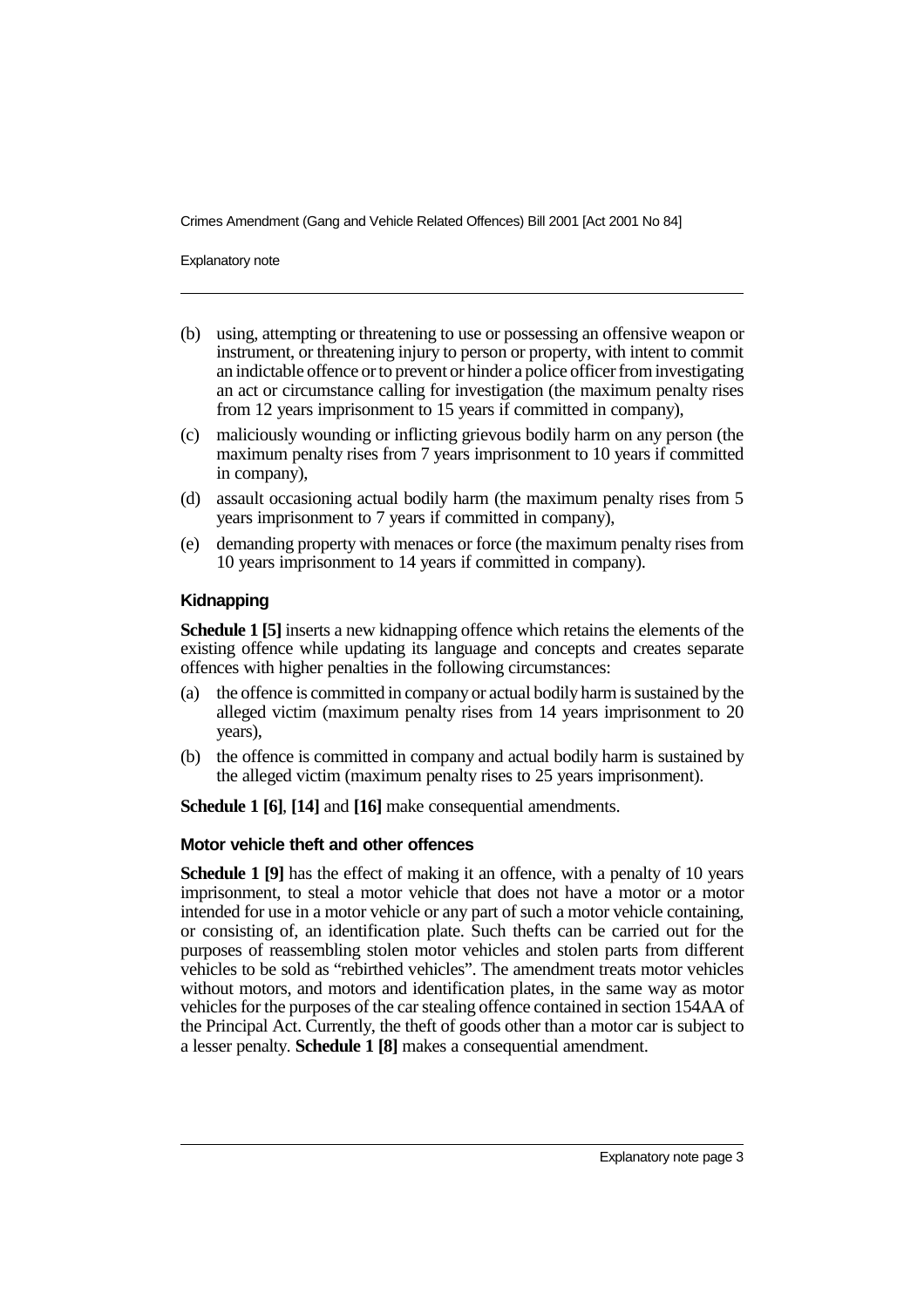Explanatory note

**Schedule 1 [11]** increases, from 10 years imprisonment to 12 years imprisonment, the penalty for knowingly receiving a stolen motor vehicle (including a motor vehicle that does not have a motor) or a motor vehicle part. **Schedule 1 [12]** makes a consequential amendment.

**Schedule 1 [17]** increases, from 6 months imprisonment or a fine of 5 penalty units to imprisonment for 1 year or a fine of 10 penalty units, or both, the penalty for being in possession of, or giving custody to another person of, a motor vehicle (including a motor vehicle that does not have a motor) or a motor vehicle part, that may reasonably be suspected of having been stolen or otherwise unlawfully obtained. **Schedule 1 [18]** makes a consequential amendment.

#### **Car-jacking**

**Schedule 1 [10]** inserts proposed section 154C which makes it an offence to assault a person with intent to take a motor vehicle, and, without the consent of the owner or person in lawful possession of the motor vehicle, to take the motor vehicle and drive it or take it for the purpose of driving it. It also makes it an offence, without the consent of the owner or person in lawful possession of a motor vehicle, to take the motor vehicle and drive it or take it for the purpose of driving it when a person is in or on it. The maximum penalty for both offences is 10 years imprisonment. A separate offence is committed if the offences are committed in company with another person or persons, or while armed with an offensive weapon or instrument, or if the offender maliciously inflicts actual bodily harm on the person (maximum penalty 14 years imprisonment).

#### **Threatening or intimidating victims or witnesses**

**Schedule 1 [13]** inserts proposed section 315A which makes it an offence to threaten to do or cause, or to do or cause, any injury or detriment to another person intending to influence a person not to bring material information about an indictable offence to the attention of a police officer or other appropriate authority (maximum penalty 7 years imprisonment).

#### **Recruiting children to engage in criminal activity**

**Schedule 1 [15]** inserts proposed section 351A which makes it an offence for an adult to recruit a child to engage in criminal activity (maximum penalty 10 years imprisonment). Criminal activity will mean conduct that constitutes a serious indictable offence.